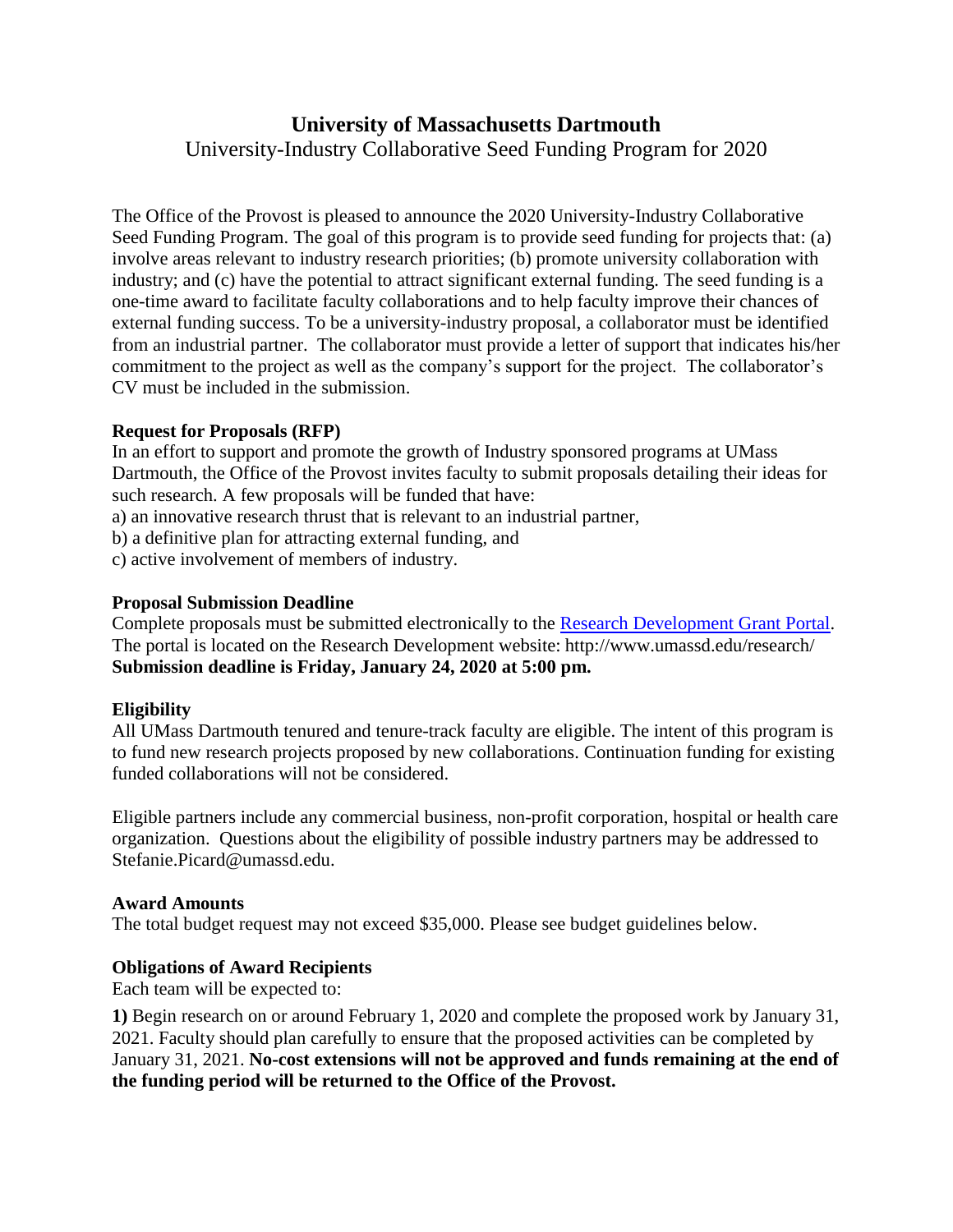**2)** Electronically submit a Research Progress Report to the Office of the Associate Provost for Research and Economic Development by February 28, 2021. PIs will be asked to provide information on grant proposals and publications in scholarly journals, including those submitted, pending, and in progress. PIs will also receive the reporting form on an annual basis for 2 additional years.

**3)** Make an oral presentation along with other teams in the Spring 2021.

**4)** Acknowledge the support of the Office of the Provost when submitting articles for publication as a result of this award. The following statement can be used: "*This research was supported by the Seed Funding program from the Office of the Provost at the University of Massachusetts Dartmouth, USA."*

**5)** Consult the Associate Provost for Research & Economic Development prior to discussing any potential intellectual property with a company and/or outside entity.

# **Proposal Format**

- 1) **Cover Sheet**: [SPA Proposal Routing Form](http://www.umassd.edu/spa/forms/)
- 2) **Abstract: one paragraph**
- 3) **Narrative:** Not to exceed 5 pages and must include the following:
	- a) Problem Statement
	- b) Project Goals and Objectives
	- c) Project Design and Methodology
	- d) Innovativeness and Potential Impact
	- e) Research Team: Describe how the project will promote university-industry collaboration, and whether this is a new group of collaborators or if members have worked together before. Evidence of prior collaboration, particularly in the form of joint journal publications or proposal submissions should be included and will be viewed favorably.
	- f) Future Funding Sources: Clearly state how the project will help attract new or additional research funding. List the target funding agencies and/or programs and the rationale for choosing these funding mechanisms for the proposed project. Ensure that the programs have been thoroughly researched and are good fit for the proposed research. Discussion with relevant agency/program personnel is encouraged and interactions should be noted. Include a justification of why it is appropriate to apply for intramural seed funding at this time rather than directly apply to the target agency.
	- g) Research Timeline must be detailed as to when expenses will be incurred and include timeline for expected submission of proposals.
	- h) Budget (Tentative budget not to exceed \$35,000): PIs are encouraged to discuss the budget with chairs and deans. If the department and/or college is going to provide some support, please state. Hiring of undergraduate or graduate students is highly encouraged. Stipends for personnel at collaborating institutions and UMass Dartmouth post-doctoral associates are not supported. Travel for the PI to meet with program officers at external agencies to discuss funding opportunities is supported. Travel to conferences/workshops is not supported. Travel for collaborators to visit UMass Dartmouth is supported. Travel for PIs and/or UMassD graduate students to travel to collaborating sites is supported.
	- i) Budget Justification: Justify all expenses and clearly outline each individual's role in the project. Requests for equipment, supplies, and services should be outlined in detail.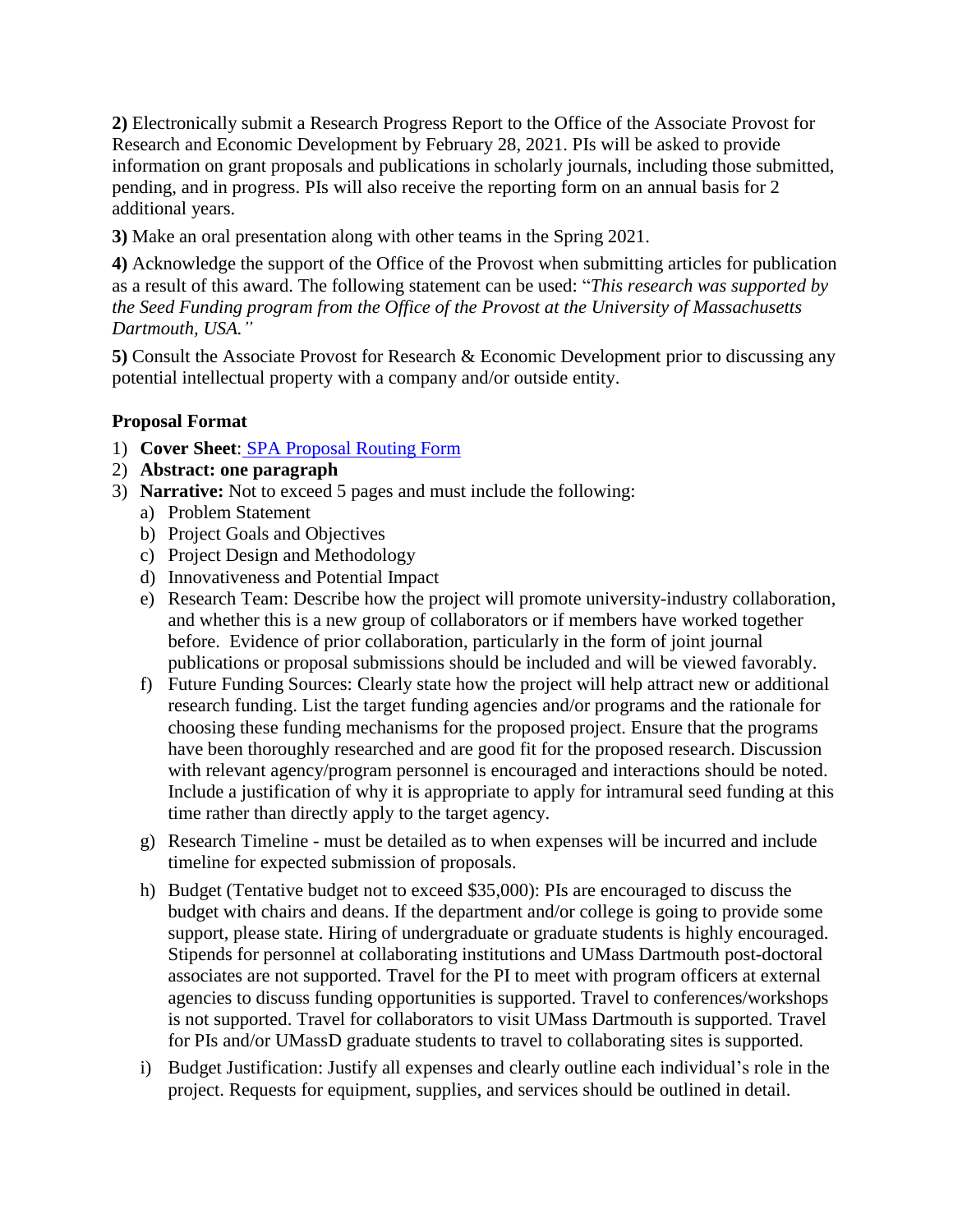Requests for items over \$500 must include a quote/estimate from the vendor. Seed Funding Program funds are not intended for large equipment purchases.

- j) Grants: Include a list of current and pending grants including the agency, amount requested, and the project period. Please also state if there are no current or pending grant applications.
- 4) **Curriculum Vitae for the PI and the Collaborator(s):** (*Maximum of two pages, does not count toward page limit)*. Include a CV for each PI that highlights work and publications relevant to this proposal.
- 5) **Intellectual Property Agreement:** If a project is selected for funding, the project team must consult with the Associate Provost for Research & Economic Development to determine if an intellectual property agreement should be developed. The agreement must be in place prior to beginning the project. Nothing need be included about this at the proposal stage.

## **Review Criteria**

- a) **Team Qualifications: 25 points**
	- Does the research project entail a new collaboration in the context of the Seed Funding Program?
	- Does the proposed project have an innovative thrust?
	- Does the team bring complementary and integrated expertise to the project?
	- Are the investigators appropriately trained and well suited to carry out the work?
- b) **Problem Description: 10 points**
	- Does the study address an important problem?
	- If the project goals are achieved, how will knowledge be advanced?
- c) **Innovativeness and Potential Impact: 10 points**
	- What will be the effect of the study on the concepts, methods and technologies that drive this field?
	- Are the theories, approaches, etc. novel to one field or novel in the broader sense?
- d) **Project Design and Methodology: 15 points**
	- Are the conceptual framework, design, methods, and analyses adequately developed, well integrated, well-reasoned and appropriate to the goals of the project?
- e) **Success Prospect/Environment: 10 points**
	- Does the environment in which the work will be done contribute to the probability of success?
	- Do the proposed study benefit from unique features of the academic environment, subject populations or other regional resources?
- f) **Budget Reasonable: 5 points**
	- Is the budget reasonable?
	- Does the proposal bring additional or matching resources?
- g) **Funding Prospect: 25 points**
	- What is the likelihood that this study will lead to attracting external funding?
	- Is there a definitive plan for attracting new research dollars from extramural sources to continue the work?
	- Do the applicants adequately justify why it is appropriate to apply for this intramural seed funding rather than apply directly to the target external agency at this time?